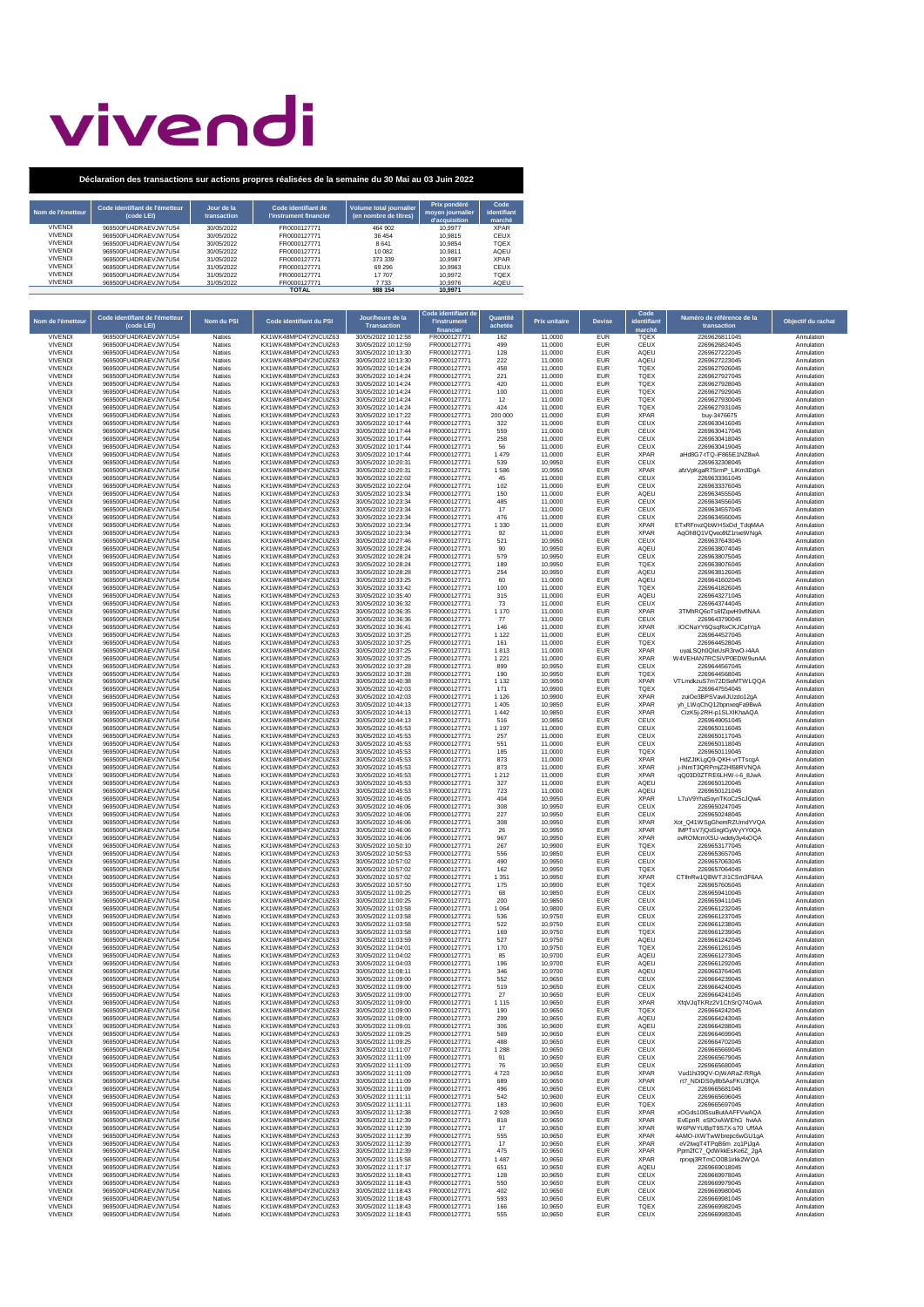|                                  | 969500FU4DRAFV.IW7U54                          |                           |                                              |                                            |                              |                    |                    |                          |                            |                                                    |                          |
|----------------------------------|------------------------------------------------|---------------------------|----------------------------------------------|--------------------------------------------|------------------------------|--------------------|--------------------|--------------------------|----------------------------|----------------------------------------------------|--------------------------|
| <b>VIVENDI</b><br>VIVENDI        | 969500FU4DRAEVJW7U54                           | Natixis<br>Natixis        | KX1WK48MPD4Y2NCUIZ63<br>KX1WK48MPD4Y2NCUIZ63 | 30/05/2022 11:18:43<br>30/05/2022 11:18:43 | FR0000127771<br>FR0000127771 | 421<br>27          | 10,9650<br>10,9650 | EUR<br><b>EUR</b>        | <b>TQEX</b><br><b>TQEX</b> | 2269669984045<br>2269669985045                     | Annulation<br>Annulation |
| <b>VIVENDI</b>                   | 969500FU4DRAEVJW7U54                           | Natixis                   | KX1WK48MPD4Y2NCUIZ63                         | 30/05/2022 11:18:45                        | FR0000127771                 | 342                | 10,9650            | EUR                      | AQEU                       | 2269669988045                                      | Annulation               |
| <b>VIVENDI</b>                   | 969500FU4DRAEVJW7U54                           | Natixis                   | KX1WK48MPD4Y2NCUIZ63                         | 30/05/2022 11:19:20                        | FR0000127771                 | 914                | 10.9450            | EUR                      | CEUX                       | 2269670677045                                      | Annulation               |
| VIVENDI<br>VIVENDI               | 969500FU4DRAEVJW7U54<br>969500FU4DRAEVJW7U54   | Natixis<br>Natixis        | KX1WK48MPD4Y2NCUIZ63<br>KX1WK48MPD4Y2NCUIZ63 | 30/05/2022 11:20:00<br>30/05/2022 11:21:10 | FR0000127771<br>FR0000127771 | 188<br>930         | 10,9550<br>10,9650 | EUR<br>EUR               | <b>TQEX</b><br>CEUX        | 2269671148045<br>2269672123045                     | Annulation<br>Annulation |
| <b>VIVENDI</b>                   | 969500FU4DRAFV.IW7U54                          | Natixis                   | KX1WK48MPD4Y2NCUIZ63                         | 30/05/2022 11:21:10                        | FR0000127771                 | 195                | 10.9650            | EUR                      | <b>TQEX</b>                | 2269672124045                                      | Annulation               |
| VIVENDI                          | 969500FU4DRAEVJW7U54                           | Natixis                   | KX1WK48MPD4Y2NCUIZ63                         | 30/05/2022 11:22:00                        | FR0000127771                 | 232                | 10,9650            | EUR                      | AQEU                       | 2269672656045                                      | Annulation               |
| <b>VIVENDI</b><br><b>VIVENDI</b> | 969500FU4DRAEVJW7U54<br>969500FU4DRAEVJW7U54   | Natixis<br>Natixis        | KX1WK48MPD4Y2NCUIZ63<br>KX1WK48MPD4Y2NCUIZ63 | 30/05/2022 11:22:44<br>30/05/2022 11:22:44 | FR0000127771<br>FR0000127771 | 511<br>310         | 10,9650<br>10.9650 | EUR<br>EUR               | CEUX<br>CEUX               | 2269673134045<br>2269673135045                     | Annulation<br>Annulation |
| <b>VIVENDI</b>                   | 969500FU4DRAEVJW7U54                           | Natixis                   | KX1WK48MPD4Y2NCUIZ63                         | 30/05/2022 11:22:44                        | FR0000127771                 | 543                | 10,9650            | EUR                      | CEUX                       | 2269673136045                                      | Annulation               |
| <b>VIVENDI</b>                   | 969500FU4DRAEVJW7U54                           | Natixis                   | KX1WK48MPD4Y2NCUIZ63                         | 30/05/2022 11:22:44                        | FR0000127771                 | 187                | 10,9650            | EUR                      | <b>TQEX</b>                | 2269673137045                                      | Annulation               |
| <b>VIVENDI</b>                   | 969500FU4DRAEVJW7U54                           | Natixis                   | KX1WK48MPD4Y2NCUIZ63<br>KX1WK48MPD4Y2NCUIZ63 | 30/05/2022 11:22:44                        | FR0000127771<br>FR0000127771 | 2 2 4 4            | 10,9650            | <b>FUR</b>               | <b>XPAR</b>                | kJJBODtaSi24FcHbqQvNAwA                            | Annulation               |
| <b>VIVENDI</b><br><b>VIVENDI</b> | 969500FU4DRAEVJW7U54<br>969500FU4DRAEVJW7U54   | Natixis<br>Natixis        | KX1WK48MPD4Y2NCUIZ63                         | 30/05/2022 11:22:44<br>30/05/2022 11:22:44 | FR0000127771                 | 2 2 4 4<br>53      | 10,9650<br>10,9650 | EUR<br>EUR               | <b>XPAR</b><br><b>XPAR</b> | aZFUhb1ER42hvth2dB7J2gA<br>hQDw1eFsSuigPH66LW11bAA | Annulation<br>Annulation |
| <b>VIVENDI</b>                   | 969500FU4DRAEVJW7U54                           | Natixis                   | KX1WK48MPD4Y2NCUIZ63                         | 30/05/2022 11:22:45                        | FR0000127771                 | 301                | 10,9650            | EUR                      | AQEU                       | 2269673143045                                      | Annulation               |
| <b>VIVENDI</b>                   | 969500FU4DRAEVJW7U54                           | Natixis                   | KX1WK48MPD4Y2NCUIZ63                         | 30/05/2022 11:22:45                        | FR0000127771                 | 261                | 10,9650            | EUR                      | <b>XPAR</b>                | Bx_YqqZiR1Ku1xFfHSTIdAA                            | Annulation               |
| <b>VIVENDI</b><br>VIVENDI        | 969500FU4DRAEVJW7U54<br>969500FU4DRAEVJW7U54   | Natixis<br>Natixis        | KX1WK48MPD4Y2NCUIZ63<br>KX1WK48MPD4Y2NCUIZ63 | 30/05/2022 11:23:20<br>30/05/2022 11:25:02 | FR0000127771<br>FR0000127771 | 242<br>704         | 10,9650<br>10,9750 | EUR<br>EUR               | <b>TQEX</b><br>CEUX        | 2269673466045<br>2269674288045                     | Annulation<br>Annulation |
| <b>VIVENDI</b>                   | 969500FU4DRAFV.IW7U54                          | Natixis                   | KX1WK48MPD4Y2NCUIZ63                         | 30/05/2022 11:25:02                        | FR0000127771                 | 445                | 10.9750            | EUR                      | AQEU                       | 2269674289045                                      | Annulation               |
| <b>VIVENDI</b>                   | 969500FU4DRAEVJW7U54                           | Natixis                   | KX1WK48MPD4Y2NCUIZ63                         | 30/05/2022 11:25:05                        | FR0000127771                 | 582                | 10,9750            | EUR                      | CEUX                       | 2269674348045                                      | Annulation               |
| <b>VIVENDI</b>                   | 969500FU4DRAEVJW7U54<br>969500FU4DRAFV.IW7U54  | Natixis<br>Natixis        | KX1WK48MPD4Y2NCUIZ63<br>KX1WK48MPD4Y2NCUIZ63 | 30/05/2022 11:25:05                        | FR0000127771                 | 868                | 10,9750            | EUR                      | CEUX<br><b>TQEX</b>        | 2269674349045                                      | Annulation<br>Annulation |
| <b>VIVENDI</b><br>VIVENDI        | 969500FU4DRAEVJW7U54                           | Natixis                   | KX1WK48MPD4Y2NCUIZ63                         | 30/05/2022 11:25:05<br>30/05/2022 11:25:05 | FR0000127771<br>FR0000127771 | 203<br>916         | 10,9750<br>10,9750 | EUR<br>EUR               | <b>XPAR</b>                | 2269674350045<br>NMqc7TLhTw6GqV3xYRbCYAA           | Annulation               |
| VIVENDI                          | 969500FU4DRAEVJW7U54                           | Natixis                   | KX1WK48MPD4Y2NCUIZ63                         | 30/05/2022 11:25:05                        | FR0000127771                 | 3                  | 10,9750            | EUR                      | <b>XPAR</b>                | 3g5TooORSdC_KK7aBXLuowA                            | Annulation               |
| <b>VIVENDI</b>                   | 969500FU4DRAEVJW7U54                           | Natixis                   | KX1WK48MPD4Y2NCUIZ63                         | 30/05/2022 11:25:05                        | FR0000127771                 | 828                | 10,9750            | EUR                      | <b>XPAR</b>                | WajPpnwlRtuhWJBa2ESRDQA                            | Annulation               |
| VIVENDI<br><b>VIVENDI</b>        | 969500FU4DRAEVJW7U54<br>969500FU4DRAEVJW7U54   | Natixis<br>Natixis        | KX1WK48MPD4Y2NCUIZ63<br>KX1WK48MPD4Y2NCUIZ63 | 30/05/2022 11:25:05<br>30/05/2022 11:25:05 | FR0000127771<br>FR0000127771 | 88<br>762          | 10,9750<br>10,9750 | EUR<br>EUR               | <b>XPAR</b><br><b>XPAR</b> | 4s9cYvcwTAmRtJLr07AXuQA<br>lu-l9qrKQgOFKp36Ry04ygA | Annulation<br>Annulation |
| <b>VIVENDI</b>                   | 969500FU4DRAEVJW7U54                           | Natixis                   | KX1WK48MPD4Y2NCUIZ63                         | 30/05/2022 11:25:06                        | FR0000127771                 | 847                | 10.9750            | EUR                      | AQEU                       | 2269674351045                                      | Annulation               |
| VIVENDI                          | 969500FU4DRAEVJW7U54                           | Natixis                   | KX1WK48MPD4Y2NCUIZ63                         | 30/05/2022 11:28:25                        | FR0000127771                 | 85                 | 10,9800            | EUR                      | TQEX                       | 2269676478045                                      | Annulation               |
| <b>VIVENDI</b><br><b>VIVENDI</b> | 969500FU4DRAEVJW7U54<br>969500FU4DRAEVJW7U54   | Natixis<br>Natixis        | KX1WK48MPD4Y2NCUIZ63<br>KX1WK48MPD4Y2NCUIZ63 | 30/05/2022 11:28:25<br>30/05/2022 11:28:32 | FR0000127771<br>FR0000127771 | 252<br>524         | 10,9800<br>10.9750 | EUR<br>EUR               | <b>TQEX</b><br>CEUX        | 2269676479045<br>2269676563045                     | Annulation<br>Annulation |
| <b>VIVENDI</b>                   | 969500FU4DRAEVJW7U54                           | Natixis                   | KX1WK48MPD4Y2NCUIZ63                         | 30/05/2022 11:28:32                        | FR0000127771                 | 532                | 10,9750            | EUR                      | CEUX                       | 2269676564045                                      | Annulation               |
| <b>VIVENDI</b>                   | 969500FU4DRAEVJW7U54                           | Natixis                   | KX1WK48MPD4Y2NCUIZ63                         | 30/05/2022 11:28:32                        | FR0000127771                 | 231                | 10,9750            | EUR                      | <b>TQEX</b>                | 2269676565045                                      | Annulation               |
| <b>VIVENDI</b><br><b>VIVENDI</b> | 969500FU4DRAEVJW7U54<br>969500FU4DRAEVJW7U54   | Natixis<br>Natixis        | KX1WK48MPD4Y2NCUIZ63<br>KX1WK48MPD4Y2NCUIZ63 | 30/05/2022 11:28:33<br>30/05/2022 11:28:33 | FR0000127771<br>FR0000127771 | 869<br>193         | 10,9700<br>10,9700 | EUR<br>EUR               | CEUX<br>TQEX               | 2269676567045<br>2269676568045                     | Annulation<br>Annulation |
| <b>VIVENDI</b>                   | 969500FU4DRAEVJW7U54                           | Natixis                   | KX1WK48MPD4Y2NCUIZ63                         | 30/05/2022 11:28:34                        | FR0000127771                 | 617                | 10,9700            | EUR                      | <b>XPAR</b>                | CfnoThjpRaiSifly9-sCPgA                            | Annulation               |
| <b>VIVENDI</b>                   | 969500FU4DRAEVJW7U54                           | Natixis                   | KX1WK48MPD4Y2NCUIZ63                         | 30/05/2022 11:30:30                        | FR0000127771                 | 570                | 10,9700            | EUR                      | CEUX                       | 2269678691045                                      | Annulation               |
| <b>VIVENDI</b><br><b>VIVENDI</b> | 969500FU4DRAEVJW7U54<br>969500FU4DRAEVJW7U54   | Natixis                   | KX1WK48MPD4Y2NCUIZ63<br>KX1WK48MPD4Y2NCUIZ63 | 30/05/2022 11:30:30                        | FR000012777<br>FR0000127771  | 188<br>315         | 10,9700<br>10.9700 | EUR<br>EUR               | TQEX<br>AQEU               | 2269678692045<br>2269682906045                     | Annulation               |
| VIVENDI                          | 969500FU4DRAEVJW7U54                           | Natixis<br>Natixis        | KX1WK48MPD4Y2NCUIZ63                         | 30/05/2022 11:34:28<br>30/05/2022 11:34:28 | FR0000127771                 | 474                | 10,9700            | EUR                      | CEUX                       | 2269682907045                                      | Annulation<br>Annulation |
| <b>VIVENDI</b>                   | 969500FU4DRAEVJW7U54                           | Natixis                   | KX1WK48MPD4Y2NCUIZ63                         | 30/05/2022 11:34:45                        | FR0000127771                 | 890                | 10,9800            | EUR                      | <b>XPAR</b>                | pbjSQxrSSoKLKZ3f_Vn0PwA                            | Annulation               |
| <b>VIVENDI</b>                   | 969500FU4DRAFV.IW7U54                          | Natixis                   | KX1WK48MPD4Y2NCUIZ63                         | 30/05/2022 11:34:45                        | FR0000127771                 | 890                | 10,9800            | EUR                      | <b>XPAR</b>                | Ftt7nX3SiGVonOllv4TuOA                             | Annulation               |
| VIVENDI<br><b>VIVENDI</b>        | 969500FU4DRAEVJW7U54<br>969500FU4DRAFV.IW7U54  | Natixis<br>Natixis        | KX1WK48MPD4Y2NCUIZ63<br>KX1WK48MPD4Y2NCUIZ63 | 30/05/2022 11:34:45<br>30/05/2022 11:34:45 | FR0000127771<br>FR0000127771 | 797<br>159         | 10,9800<br>10,9800 | <b>EUR</b><br>EUR        | <b>XPAR</b><br><b>XPAR</b> | ALv1bdeaR7G_Nt14MYPI0gA<br>iUD22B2ITcCf7bRp57JJeAA | Annulation<br>Annulation |
| <b>VIVENDI</b>                   | 969500FU4DRAEVJW7U54                           | Natixis                   | KX1WK48MPD4Y2NCUIZ63                         | 30/05/2022 11:34:45                        | FR0000127771                 | 731                | 10,9800            | EUR                      | <b>XPAR</b>                | ol-45DvTSi-Tt1XTlho69OA                            | Annulation               |
| <b>VIVENDI</b>                   | 969500FU4DRAEVJW7U54                           | Natixis                   | KX1WK48MPD4Y2NCUIZ63                         | 30/05/2022 11:34:45                        | FR0000127771                 | 802                | 10,9800            | EUR                      | <b>XPAR</b>                | rU2OLNOdT6ma3B34RhZltgA                            | Annulation               |
| <b>VIVENDI</b>                   | 969500FU4DRAFV.IW7U54<br>969500FU4DRAFV.IW7U54 | Natixis                   | KX1WK48MPD4Y2NCUIZ63<br>KX1WK48MPD4Y2NCUIZ63 | 30/05/2022 11:36:08                        | FR0000127771<br>FR0000127771 | 564                | 10.9750            | EUR                      | CEUX                       | 2269684853045<br>2269684854045                     | Annulation               |
| VIVENDI<br>VIVENDI               | 969500FU4DRAEVJW7U54                           | Natixis<br>Natixis        | KX1WK48MPD4Y2NCUIZ63                         | 30/05/2022 11:36:08<br>30/05/2022 11:36:08 | FR0000127771                 | 198<br>764         | 10,9750<br>10,9750 | EUR<br>EUR               | <b>TQEX</b><br><b>XPAR</b> | MASla61aTg6upTkk4V97fAA                            | Annulation<br>Annulation |
| <b>VIVENDI</b>                   | 969500FU4DRAFV.IW7U54                          | Natixis                   | KX1WK48MPD4Y2NCUIZ63                         | 30/05/2022 11:36:08                        | FR0000127771                 | 1522               | 10.9750            | EUR                      | <b>XPAR</b>                | 07RcwWybSJyCk1hOCQhL1QA                            | Annulation               |
| VIVENDI                          | 969500FU4DRAEVJW7U54                           | Natixis                   | KX1WK48MPD4Y2NCUIZ63                         | 30/05/2022 11:36:08                        | FR0000127771                 | 764                | 10,9750            | EUR                      | <b>XPAR</b>                | IHvgVBzXRHuowlt1FmDfKQA                            | Annulation               |
| VIVEND<br><b>VIVENDI</b>         | 969500FU4DRAEVJW7U54<br>969500FU4DRAEVJW7U54   | Natixis<br>Natixis        | KX1WK48MPD4Y2NCUIZ63<br>KX1WK48MPD4Y2NCUIZ63 | 30/05/2022 11:36:08<br>30/05/2022 11:36:08 | FR0000127771<br>FR0000127771 | 2731<br>678        | 10,9750<br>10.9750 | EUR<br>EUR               | <b>XPAR</b><br>CEUX        | M4Q5TNWvRDCzd--FYt708QA<br>2269684855045           | Annulation<br>Annulation |
| VIVENDI                          | 969500FU4DRAEVJW7U54                           | Natixis                   | KX1WK48MPD4Y2NCUIZ63                         | 30/05/2022 11:36:08                        | FR0000127771                 | 900                | 10,9800            | EUR                      | AQEU                       | 2269684856045                                      | Annulation               |
| <b>VIVENDI</b>                   | 969500FU4DRAEVJW7U54                           | Natixis                   | KX1WK48MPD4Y2NCUIZ63                         | 30/05/2022 11:36:08                        | FR0000127771                 | 181                | 10,9800            | EUR                      | AQEU                       | 2269684857045                                      | Annulation               |
| <b>VIVENDI</b>                   | 969500FU4DRAEVJW7U54                           | Natixis                   | KX1WK48MPD4Y2NCUIZ63                         | 30/05/2022 11:36:08                        | FR0000127771                 | 495                | 10.9750            | EUR                      | CEUX                       | 2269684858045                                      | Annulation               |
| <b>VIVENDI</b><br><b>VIVENDI</b> | 969500FU4DRAEVJW7U54<br>969500FU4DRAEVJW7U54   | Natixis<br>Natixis        | KX1WK48MPD4Y2NCUIZ63<br>KX1WK48MPD4Y2NCUIZ63 | 30/05/2022 11:39:22<br>30/05/2022 11:39:22 | FR0000127771<br>FR0000127771 | 715<br>$\,$ 5 $\,$ | 10,9800<br>10,9800 | EUR<br>EUR               | AQEU<br>AQEU               | 2269691229045<br>2269691230045                     | Annulation<br>Annulation |
| <b>VIVENDI</b>                   | 969500FU4DRAEVJW7U54                           | <b>Natixis</b>            | KX1WK48MPD4Y2NCUIZ63                         | 30/05/2022 11:40:15                        | FR0000127771                 | 6                  | 10,9700            | <b>EUR</b>               | CEUX                       | 2269692284045                                      | Annulation               |
| <b>VIVENDI</b>                   | 969500FU4DRAEVJW7U54                           | Natixis                   | KX1WK48MPD4Y2NCUIZ63                         | 30/05/2022 11:40:43                        | FR0000127771                 | 158                | 10,9750            | EUR                      | CEUX                       | 2269692918045                                      | Annulation               |
| <b>VIVENDI</b><br><b>VIVENDI</b> | 969500FU4DRAEVJW7U54<br>969500FU4DRAEVJW7U54   | Natixis<br><b>Natixis</b> | KX1WK48MPD4Y2NCUIZ63<br>KX1WK48MPD4Y2NCUIZ63 | 30/05/2022 11:40:43<br>30/05/2022 11:40:43 | FR0000127771<br>FR0000127771 | 581<br>183         | 10,9750<br>10,9750 | EUR<br>FUR               | CEUX<br><b>TQEX</b>        | 2269692919045<br>2269692920045                     | Annulation<br>Annulation |
| VIVEND                           | 969500FU4DRAEVJW7U54                           | Natixis                   | KX1WK48MPD4Y2NCUIZ63                         | 30/05/2022 11:40:43                        | FR0000127771                 | 1 3 0 2            | 10,9750            | EUR                      | <b>XPAR</b>                | Ep9tm1zQTjyyhkHwJ50YPAA                            | Annulation               |
| <b>VIVENDI</b>                   | 969500FU4DRAEVJW7U54                           | Natixis                   | KX1WK48MPD4Y2NCUIZ63                         | 30/05/2022 11:40:43                        | FR0000127771                 | 1 1 2 1            | 10,9750            | EUR                      | <b>XPAR</b>                | S58DqXasT62Kfi0BeWZz-wA                            | Annulation               |
| VIVENDI                          | 969500FU4DRAEVJW7U54<br>969500FU4DRAEVJW7U54   | Natixis<br>Natixis        | KX1WK48MPD4Y2NCUIZ63                         | 30/05/2022 11:41:30<br>30/05/2022 11:41:57 | FR0000127771<br>FR0000127771 | 151                | 10,9800<br>10.9750 | <b>EUR</b><br>EUR        | AQEU                       | 2269693770045<br>2269694292045                     | Annulation<br>Annulation |
| <b>VIVENDI</b><br><b>VIVENDI</b> | 969500FU4DRAEVJW7U54                           | Natixis                   | KX1WK48MPD4Y2NCUIZ63<br>KX1WK48MPD4Y2NCUIZ63 | 30/05/2022 11:41:57                        | FR0000127771                 | 494<br>180         | 10,9750            | EUR                      | CEUX<br><b>TQEX</b>        | 2269694293045                                      | Annulation               |
| <b>VIVENDI</b>                   | 969500FU4DRAEVJW7U54                           | Natixis                   | KX1WK48MPD4Y2NCUIZ63                         | 30/05/2022 11:47:35                        | FR0000127771                 | 21                 | 10,9950            | EUR                      | CEUX                       | 2269702215045                                      | Annulation               |
| <b>VIVENDI</b>                   | 969500FU4DRAEVJW7U54                           | Natixis                   | KX1WK48MPD4Y2NCUIZ63                         | 30/05/2022 11:47:35                        | FR0000127771                 | 400<br>911         | 10,9950            | EUR<br>EUR               | CEUX                       | 2269702216045                                      | Annulation               |
| <b>VIVENDI</b><br>VIVENDI        | 969500FU4DRAEVJW7U54<br>969500FU4DRAEVJW7U54   | Natixis<br>Natixis        | KX1WK48MPD4Y2NCUIZ63<br>KX1WK48MPD4Y2NCUIZ63 | 30/05/2022 11:48:24<br>30/05/2022 11:48:24 | FR0000127771<br>FR0000127771 | 526                | 11,0000<br>11,0000 | EUR                      | CEUX<br>CEUX               | 2269703422045<br>2269703423045                     | Annulation<br>Annulation |
| <b>VIVENDI</b>                   | 969500FU4DRAEVJW7U54                           | Natixis                   | KX1WK48MPD4Y2NCUIZ63                         | 30/05/2022 11:48:24                        | FR0000127771                 | 62                 | 11,0000            | EUR                      | TQEX                       | 2269703424045                                      | Annulation               |
| VIVENDI                          | 969500FU4DRAEVJW7U54                           | Natixis                   | KX1WK48MPD4Y2NCUIZ63                         | 30/05/2022 11:48:24                        | FR0000127771                 | 38                 | 11,0000            | EUR                      | <b>TQEX</b>                | 2269703425045                                      | Annulation               |
| VIVENDI<br><b>VIVENDI</b>        | 969500FU4DRAEVJW7U54<br>969500FU4DRAEVJW7U54   | Natixis<br>Natixis        | KX1WK48MPD4Y2NCUIZ63<br>KX1WK48MPD4Y2NCUIZ63 | 30/05/2022 11:48:24<br>30/05/2022 11:48:24 | FR0000127771<br>FR0000127771 | 83<br>1687         | 11,0000<br>11,0000 | EUR<br>EUR               | TQEX<br><b>XPAR</b>        | 2269703426045<br>tmoxG SAQkuiDkVmI5G-cwA           | Annulation<br>Annulation |
| VIVENDI                          | 969500FU4DRAEVJW7U54                           | Natixis                   | KX1WK48MPD4Y2NCUIZ63                         | 30/05/2022 11:48:24                        | FR0000127771                 | 183                | 11,0000            | EUR                      | TQEX                       | 2269703427045                                      | Annulation               |
| <b>VIVENDI</b>                   | 969500FU4DRAEVJW7U54                           | Natixis                   | KX1WK48MPD4Y2NCUIZ63                         | 30/05/2022 11:49:00                        | FR0000127771                 | 312                | 11,0000            | EUR                      | AQEU                       | 2269704073045                                      | Annulation               |
| <b>VIVENDI</b>                   | 969500FU4DRAEVJW7U54                           | Natixis                   | KX1WK48MPD4Y2NCUIZ63                         | 30/05/2022 11:51:21                        | FR0000127771                 | 534                | 11,0000            | EUR                      | CEUX                       | 2269707006045                                      | Annulation               |
| VIVENDI<br><b>VIVENDI</b>        | 969500FU4DRAEVJW7U54<br>969500FU4DRAEVJW7U54   | Natixis<br>Natixis        | KX1WK48MPD4Y2NCUIZ63<br>KX1WK48MPD4Y2NCUIZ63 | 30/05/2022 11:51:21<br>30/05/2022 11:51:21 | FR0000127771<br>FR0000127771 | 515<br>174         | 11,0000<br>11,0000 | EUR<br>EUR               | CEUX<br><b>TQEX</b>        | 2269707007045<br>2269707008045                     | Annulation<br>Annulation |
| <b>VIVENDI</b>                   | 969500FU4DRAEVJW7U54                           | Natixis                   | KX1WK48MPD4Y2NCLIIZ63                        | 30/05/2022 11:52:34                        | FR0000127771                 | 194                | 11,0000            | EUR                      | <b>TQEX</b>                | 2269708309045                                      | Annulation               |
| <b>VIVENDI</b>                   | 969500FU4DRAEVJW7U54                           | Natixis                   | KX1WK48MPD4Y2NCUIZ63                         | 30/05/2022 11:52:34                        | FR0000127771                 | 1781               | 11,0000            | EUR                      | <b>XPAR</b>                | G1i2EZSQSKWRsseV5cMTeAA                            | Annulation               |
| <b>VIVENDI</b><br><b>VIVENDI</b> | 969500FU4DRAEVJW7U54<br>969500FU4DRAEVJW7U54   | Natixis<br><b>Natixis</b> | KX1WK48MPD4Y2NCUIZ63<br>KX1WK48MPD4Y2NCUIZ63 | 30/05/2022 11:52:55<br>30/05/2022 11:54:54 | FR0000127771<br>FR0000127771 | 9                  | 11,0000            | EUR<br>EUR               | AQEU<br>AQEU               | 2269708666045<br>2269711322045                     | Annulation<br>Annulation |
| <b>VIVENDI</b>                   | 969500FU4DRAEVJW7U54                           | Natixis                   | KX1WK48MPD4Y2NCUIZ63                         | 30/05/2022 11:56:34                        | FR0000127771                 | 201<br>567         | 11,0000<br>11,0000 | EUR                      | CEUX                       | 2269712885045                                      | Annulation               |
| <b>VIVENDI</b>                   | 969500FU4DRAEVJW7U54                           | Natixis                   | KX1WK48MPD4Y2NCUIZ63                         | 30/05/2022 11:56:34                        | FR0000127771                 | 1526               | 11,0000            | EUR                      | <b>XPAR</b>                | X-zGVPXSSBSLr55fuwSTpQA                            | Annulation               |
| VIVENDI                          | 969500FU4DRAEVJW7U54                           | <b>Natixis</b>            | KX1WK48MPD4Y2NCUIZ63                         | 30/05/2022 11:56:44                        | FR0000127771                 | 103                | 11,0000            | <b>EUR</b>               | AQEU                       | 2269713141045                                      | Annulation               |
| VIVENDI<br><b>VIVENDI</b>        | 969500FU4DRAEVJW7U54<br>969500FU4DRAEVJW7U54   | Natixis<br>Natixis        | KX1WK48MPD4Y2NCUIZ63<br>KX1WK48MPD4Y2NCUIZ63 | 30/05/2022 12:03:17<br>30/05/2022 12:03:31 | FR0000127771<br>FR0000127771 | 200 000<br>115     | 11,0000<br>11,0000 | EUR<br><b>EUR</b>        | <b>XPAR</b><br>CEUX        | buy-1672700<br>2269718706045                       | Annulation<br>Annulation |
| VIVENDI                          | 969500FU4DRAEVJW7U54                           | Natixis                   | KX1WK48MPD4Y2NCUIZ63                         | 30/05/2022 12:05:13                        | FR0000127771                 | 486                | 11,0000            | <b>EUR</b>               | CEUX                       | 2269719616045                                      | Annulation               |
| <b>VIVENDI</b>                   | 969500FU4DRAEVJW7U54                           | Natixis                   | KX1WK48MPD4Y2NCUIZ63                         | 30/05/2022 12:05:13                        | FR0000127771                 | 186                | 11,0000            | EUR                      | <b>TQEX</b>                | 2269719617045                                      | Annulation               |
| <b>VIVENDI</b>                   | 969500FU4DRAEVJW7U54                           | Natixis                   | KX1WK48MPD4Y2NCUIZ63                         | 30/05/2022 12:05:13                        | FR0000127771<br>FR0000127771 | 2 1 3 3            | 11,0000            | <b>EUR</b>               | <b>XPAR</b>                | iRcK388JS3iuwXbNSGfWSAA                            | Annulation               |
| <b>VIVENDI</b><br><b>VIVENDI</b> | 969500FU4DRAEVJW7U54<br>969500FU4DRAEVJW7U54   | Natixis<br>Natixis        | KX1WK48MPD4Y2NCUIZ63<br>KX1WK48MPD4Y2NCUIZ63 | 30/05/2022 12:05:13<br>30/05/2022 12:10:10 | FR0000127771                 | 737<br>141         | 11,0000<br>11,0000 | EUR<br><b>EUR</b>        | <b>XPAR</b><br><b>TQEX</b> | Vv9NnOx4QoOCd5G3X6P06wA<br>2269721974045           | Annulation<br>Annulation |
| <b>VIVENDI</b>                   | 969500FU4DRAEVJW7U54                           | Natixis                   | KX1WK48MPD4Y2NCUIZ63                         | 30/05/2022 12:10:10                        | FR0000127771                 | 32                 | 11,0000            | <b>EUR</b>               | <b>TQEX</b>                | 2269721975045                                      | Annulation               |
| VIVENDI                          | 969500FU4DRAEVJW7U54                           | Natixis                   | KX1WK48MPD4Y2NCUIZ63                         | 30/05/2022 12:10:33                        | FR0000127771                 | 902                | 11,0000            | EUR                      | <b>XPAR</b>                | -PbJrExMTzmbfOfNOjwELAA                            | Annulation               |
| <b>VIVENDI</b><br><b>VIVENDI</b> | 969500FU4DRAEVJW7U54<br>969500FU4DRAEVJW7U54   | Natixis<br>Natixis        | KX1WK48MPD4Y2NCUIZ63<br>KX1WK48MPD4Y2NCUIZ63 | 30/05/2022 12:11:25<br>30/05/2022 12:11:25 | FR0000127771<br>FR0000127771 | 543<br>532         | 11,0000<br>11,0000 | EUR<br><b>EUR</b>        | CEUX<br>CEUX               | 2269722410045<br>2269722411045                     | Annulation<br>Annulation |
| VIVENDI                          | 969500FU4DRAEVJW7U54                           | Natixis                   | KX1WK48MPD4Y2NCUIZ63                         | 30/05/2022 12:11:25                        | FR0000127771                 | 12                 | 11,0000            | EUR                      | TQEX                       | 2269722412045                                      | Annulation               |
| <b>VIVENDI</b>                   | 969500FU4DRAFV.IW7U54                          | Natixis                   | KX1WK48MPD4Y2NCUIZ63                         | 30/05/2022 12:11:25<br>30/05/2022 12:11:25 | FR0000127771                 | 902                | 11,0000            | <b>EUR</b>               | <b>XPAR</b>                | TzgOdMv3Tm-aLzfsdig6_wA                            | Annulation               |
| VIVENDI<br><b>VIVENDI</b>        | 969500FU4DRAEVJW7U54<br>969500FU4DRAEVJW7U54   | Natixis<br>Natixis        | KX1WK48MPD4Y2NCUIZ63<br>KX1WK48MPD4Y2NCUIZ63 | 30/05/2022 12:11:25                        | FR0000127771<br>FR0000127771 | 1 2 4 2<br>119     | 11,0000<br>11,0000 | <b>EUR</b><br>EUR        | <b>XPAR</b><br><b>XPAR</b> | T6GucW3rTSSm5xoZFQBuCgA<br>AmPbKJ2jRy-E6FC1GWaQoQA | Annulation<br>Annulation |
| VIVENDI                          | 969500FU4DRAFV.IW7U54                          | Natixis                   | KX1WK48MPD4Y2NCUIZ63                         | 30/05/2022 12:11:25                        | FR0000127771                 | 604                | 11,0000            | <b>EUR</b>               | <b>XPAR</b>                | v03hxi81QVit8-OLZbkQAQA                            | Annulation               |
| <b>VIVENDI</b>                   | 969500FU4DRAEVJW7U54                           | Natixis                   | KX1WK48MPD4Y2NCUIZ63                         | 30/05/2022 12:11:36                        | FR0000127771                 | $\overline{2}$     | 11,0000            | EUR                      | AQEU                       | 2269722529045                                      | Annulation               |
| <b>VIVENDI</b><br><b>VIVENDI</b> | 969500FU4DRAEVJW7U54<br>969500FU4DRAEVJW7U54   | Natixis<br>Natixis        | KX1WK48MPD4Y2NCUIZ63<br>KX1WK48MPD4Y2NCUIZ63 | 30/05/2022 12:12:30<br>30/05/2022 12:14:51 | FR0000127771<br>FR0000127771 | 342<br>288         | 11,0000<br>11,0000 | EUR<br><b>EUR</b>        | AQEU<br><b>TQEX</b>        | 2269722907045<br>2269723942045                     | Annulation<br>Annulation |
| <b>VIVENDI</b>                   | 969500FU4DRAEVJW7U54                           | Natixis                   | KX1WK48MPD4Y2NCUIZ63                         | 31/05/2022 09:15:16                        | FR0000127771                 | 50                 | 11,0000            | EUR                      | AQEU                       | 2270190970045                                      | Annulation               |
| <b>VIVENDI</b>                   | 969500FU4DRAEVJW7U54                           | Natixis                   | KX1WK48MPD4Y2NCUIZ63                         | 31/05/2022 09:15:16                        | FR0000127771                 | 3554               | 11,0000            | EUR                      | CEUX                       | 2270190971045                                      | Annulation               |
| <b>VIVENDI</b>                   | 969500FU4DRAFV.IW7U54                          | Natixis                   | KX1WK48MPD4Y2NCUIZ63                         | 31/05/2022 09:15:16                        | FR0000127771                 | 2000               | 11,0000            | <b>EUR</b>               | <b>TQEX</b>                | 2270190972045                                      | Annulation               |
| <b>VIVENDI</b><br><b>VIVENDI</b> | 969500FU4DRAEVJW7U54<br>969500FU4DRAEVJW7U54   | Natixis<br>Natixis        | KX1WK48MPD4Y2NCUIZ63<br>KX1WK48MPD4Y2NCUIZ63 | 31/05/2022 09:15:16<br>31/05/2022 09:15:16 | FR0000127771<br>FR0000127771 | 1987<br>875        | 11,0000<br>10,9900 | EUR<br><b>EUR</b>        | AQEU<br>CEUX               | 2270190973045<br>2270190976045                     | Annulation<br>Annulation |
| VIVENDI                          | 969500FU4DRAEVJW7U54                           | Natixis                   | KX1WK48MPD4Y2NCUIZ63                         | 31/05/2022 09:15:16                        | FR0000127771                 | 609                | 10,9900            | <b>EUR</b>               | CEUX                       | 2270190980045                                      | Annulation               |
| <b>VIVENDI</b>                   | 969500FU4DRAFV.IW7U54                          | Natixis                   | KX1WK48MPD4Y2NCUIZ63                         | 31/05/2022 09:15:16                        | FR0000127771                 | 681                | 10,9900            | EUR                      | CEUX                       | 2270190981045                                      | Annulation               |
| <b>VIVENDI</b><br>VIVENDI        | 969500FU4DRAEVJW7U54<br>969500FU4DRAEVJW7U54   | Natixis<br>Natixis        | KX1WK48MPD4Y2NCUIZ63<br>KX1WK48MPD4Y2NCUIZ63 | 31/05/2022 09:17:04<br>31/05/2022 09:17:04 | FR0000127771<br>FR0000127771 | 1 3 8 3<br>462     | 10,9950<br>10,9950 | <b>EUR</b><br><b>EUR</b> | CEUX<br>CEUX               | 2270193061045<br>2270193062045                     | Annulation<br>Annulation |
| <b>VIVENDI</b>                   | 969500FU4DRAEVJW7U54                           | Natixis                   | KX1WK48MPD4Y2NCUIZ63                         | 31/05/2022 09:17:05                        | FR0000127771                 | 61                 | 10,9900            | EUR                      | TQEX                       | 2270193083045                                      | Annulation               |
| VIVENDI                          | 969500FU4DRAEVJW7U54                           | Natixis                   | KX1WK48MPD4Y2NCUIZ63                         | 31/05/2022 09:17:05                        | FR0000127771                 | 223                | 10,9900            | <b>EUR</b>               | <b>TQEX</b>                | 2270193084045                                      | Annulation               |
| <b>VIVENDI</b>                   | 969500FU4DRAEVJW7U54                           | Natixis                   | KX1WK48MPD4Y2NCUIZ63                         | 31/05/2022 09:17:05                        | FR0000127771                 | 125                | 10,9900            | EUR                      | TQEX                       | 2270193092045                                      | Annulation               |
| <b>VIVENDI</b><br><b>VIVENDI</b> | 969500FU4DRAEVJW7U54<br>969500FU4DRAEVJW7U54   | Natixis<br>Natixis        | KX1WK48MPD4Y2NCUIZ63<br>KX1WK48MPD4Y2NCUIZ63 | 31/05/2022 09:18:36<br>31/05/2022 09:19:47 | FR0000127771<br>FR0000127771 | 1513<br>139        | 10,9900<br>10,9800 | <b>EUR</b><br>EUR        | <b>TQEX</b><br>CEUX        | 2270194796045<br>2270196365045                     | Annulation<br>Annulation |
| VIVENDI                          | 969500FU4DRAEVJW7U54                           | Natixis                   | KX1WK48MPD4Y2NCUIZ63                         | 31/05/2022 09:21:47                        | FR0000127771                 | 697                | 10,9950            | EUR                      | CEUX                       | 2270199064045                                      | Annulation               |
| <b>VIVENDI</b>                   | 969500FU4DRAEVJW7U54                           | Natixis                   | KX1WK48MPD4Y2NCUIZ63                         | 31/05/2022 09:21:47                        | FR0000127771                 | 1459               | 10,9950            | <b>EUR</b>               | CEUX                       | 2270199065045                                      | Annulation               |
| VIVENDI<br>VIVENDI               | 969500FU4DRAEVJW7U54<br>969500FU4DRAEVJW7U54   | Natixis<br>Natixis        | KX1WK48MPD4Y2NCUIZ63<br>KX1WK48MPD4Y2NCUIZ63 | 31/05/2022 09:22:34<br>31/05/2022 09:22:34 | FR0000127771<br>FR0000127771 | 1572<br>534        | 10,9950<br>10,9950 | EUR<br>EUR               | CEUX<br>CEUX               | 2270199970045<br>2270199971045                     | Annulation<br>Annulation |
| <b>VIVENDI</b>                   | 969500FU4DRAEVJW7U54                           | Natixis                   | KX1WK48MPD4Y2NCUIZ63                         | 31/05/2022 09:22:36                        | FR0000127771                 | 2 1 1 9            | 10,9900            | <b>EUR</b>               | CEUX                       | 2270200008045                                      | Annulation               |
| VIVENDI                          | 969500FU4DRAEVJW7U54                           | Natixis                   | KX1WK48MPD4Y2NCUIZ63                         | 31/05/2022 09:22:36                        | FR0000127771                 | 150                | 10,9900            | EUR                      | AQEU                       | 2270200010045                                      | Annulation               |
| <b>VIVENDI</b><br><b>VIVENDI</b> | 969500FU4DRAEVJW7U54                           | Natixis                   | KX1WK48MPD4Y2NCUIZ63<br>KX1WK48MPD4Y2NCUIZ63 | 31/05/2022 09:22:36<br>31/05/2022 09:22:36 | FR0000127771<br>FR0000127771 | 229<br>133         | 10,9900<br>10,9900 | EUR<br><b>EUR</b>        | AQEU<br>AQEU               | 2270200013045<br>2270200017045                     | Annulation<br>Annulation |
| <b>VIVENDI</b>                   | 969500FU4DRAEVJW7U54<br>969500FU4DRAEVJW7U54   | Natixis<br>Natixis        | KX1WK48MPD4Y2NCUIZ63                         | 31/05/2022 09:22:36                        | FR0000127771                 | 107                | 10,9900            | EUR                      | AQEU                       | 2270200019045                                      | Annulation               |
| <b>VIVENDI</b>                   | 969500FU4DRAEVJW7U54                           | Natixis                   | KX1WK48MPD4Y2NCUIZ63                         | 31/05/2022 09:22:36                        | FR0000127771                 | 198                | 10,9900            | EUR                      | AQEU                       | 2270200029045                                      | Annulation               |
| <b>VIVENDI</b>                   | 969500FU4DRAEVJW7U54                           | <b>Natixis</b>            | KX1WK48MPD4Y2NCUIZ63                         | 31/05/2022 09:22:36                        | FR0000127771                 | 180                | 10,9900            | FUR                      | AQEU                       | 2270200036045                                      | Annulation               |
| VIVENDI<br><b>VIVENDI</b>        | 969500FU4DRAEVJW7U54<br>969500FU4DRAEVJW7U54   | Natixis<br>Natixis        | KX1WK48MPD4Y2NCUIZ63<br>KX1WK48MPD4Y2NCUIZ63 | 31/05/2022 09:22:37<br>31/05/2022 09:22:38 | FR0000127771<br>FR0000127771 | 150<br>150         | 10,9900<br>10,9900 | EUR<br>EUR               | AQEU<br>AQEU               | 2270200052045<br>2270200071045                     | Annulation<br>Annulation |
| <b>VIVENDI</b>                   | 969500FU4DRAEVJW7U54                           | <b>Natixis</b>            | KX1WK48MPD4Y2NCUIZ63                         | 31/05/2022 09:22:39                        | FR0000127771                 | 150                | 10,9900            | <b>FUR</b>               | AQEU                       | 2270200085045                                      | Annulation               |
| <b>VIVENDI</b>                   | 969500FU4DRAEVJW7U54                           | Natixis                   | KX1WK48MPD4Y2NCUIZ63                         | 31/05/2022 09:22:40                        | FR0000127771                 | 150                | 10,9900            | EUR                      | AQEU                       | 2270200117045                                      | Annulation               |
| <b>VIVENDI</b><br><b>VIVENDI</b> | 969500FU4DRAEVJW7U54<br>969500FU4DRAEVJW7U54   | Natixis<br>Natixis        | KX1WK48MPD4Y2NCUIZ63<br>KX1WK48MPD4Y2NCUIZ63 | 31/05/2022 09:22:40<br>31/05/2022 09:22:40 | FR0000127771<br>FR0000127771 | 133<br>115         | 10,9900<br>10,9900 | EUR<br><b>EUR</b>        | AQEU<br>AQEU               | 2270200119045<br>2270200120045                     | Annulation<br>Annulation |
| <b>VIVENDI</b>                   | 969500FU4DRAEVJW7U54                           | Natixis                   | KX1WK48MPD4Y2NCUIZ63                         | 31/05/2022 09:30:26                        | FR0000127771                 | 2714               | 10,9800            | EUR                      | <b>XPAR</b>                | 2270209650045                                      | Annulation               |
| <b>VIVENDI</b>                   | 969500FU4DRAEVJW7U54                           | Natixis                   | KX1WK48MPD4Y2NCUIZ63                         | 31/05/2022 09:30:26                        | FR0000127771                 | 850                | 10,9800            | <b>EUR</b>               | <b>XPAR</b>                | 2270209651045                                      | Annulation               |
| <b>VIVENDI</b><br><b>VIVENDI</b> | 969500FU4DRAEVJW7U54<br>969500FU4DRAEVJW7U54   | Natixis<br>Natixis        | KX1WK48MPD4Y2NCUIZ63<br>KX1WK48MPD4Y2NCUIZ63 | 31/05/2022 09:30:26<br>31/05/2022 09:30:26 | FR0000127771<br>FR0000127771 | 1864<br>1 0 6 5    | 10,9800<br>10,9800 | EUR<br>EUR               | <b>XPAR</b><br><b>XPAR</b> | 2270209652045<br>2270209653045                     | Annulation<br>Annulation |
| VIVENDI                          | 969500FU4DRAEVJW7U54                           | Natixis                   | KX1WK48MPD4Y2NCUIZ63                         | 31/05/2022 09:30:26                        | FR0000127771                 | 2714               | 10,9800            | <b>EUR</b>               | <b>XPAR</b>                | 2270209654045                                      | Annulation               |
| <b>VIVENDI</b>                   | 969500FU4DRAEVJW7U54                           | Natixis                   | KX1WK48MPD4Y2NCUIZ63                         | 31/05/2022 09:30:26                        | FR0000127771                 | 215                | 10,9800            | EUR                      | <b>XPAR</b>                | 2270209655045                                      | Annulation               |
| <b>VIVENDI</b>                   | 969500FU4DRAEVJW7U54                           | Natixis                   | KX1WK48MPD4Y2NCUIZ63                         | 31/05/2022 09:30:26                        | FR0000127771                 | 2714               | 10,9800            | EUR                      | <b>XPAR</b>                | 2270209656045                                      | Annulation               |
|                                  |                                                |                           |                                              |                                            |                              |                    |                    |                          |                            |                                                    |                          |